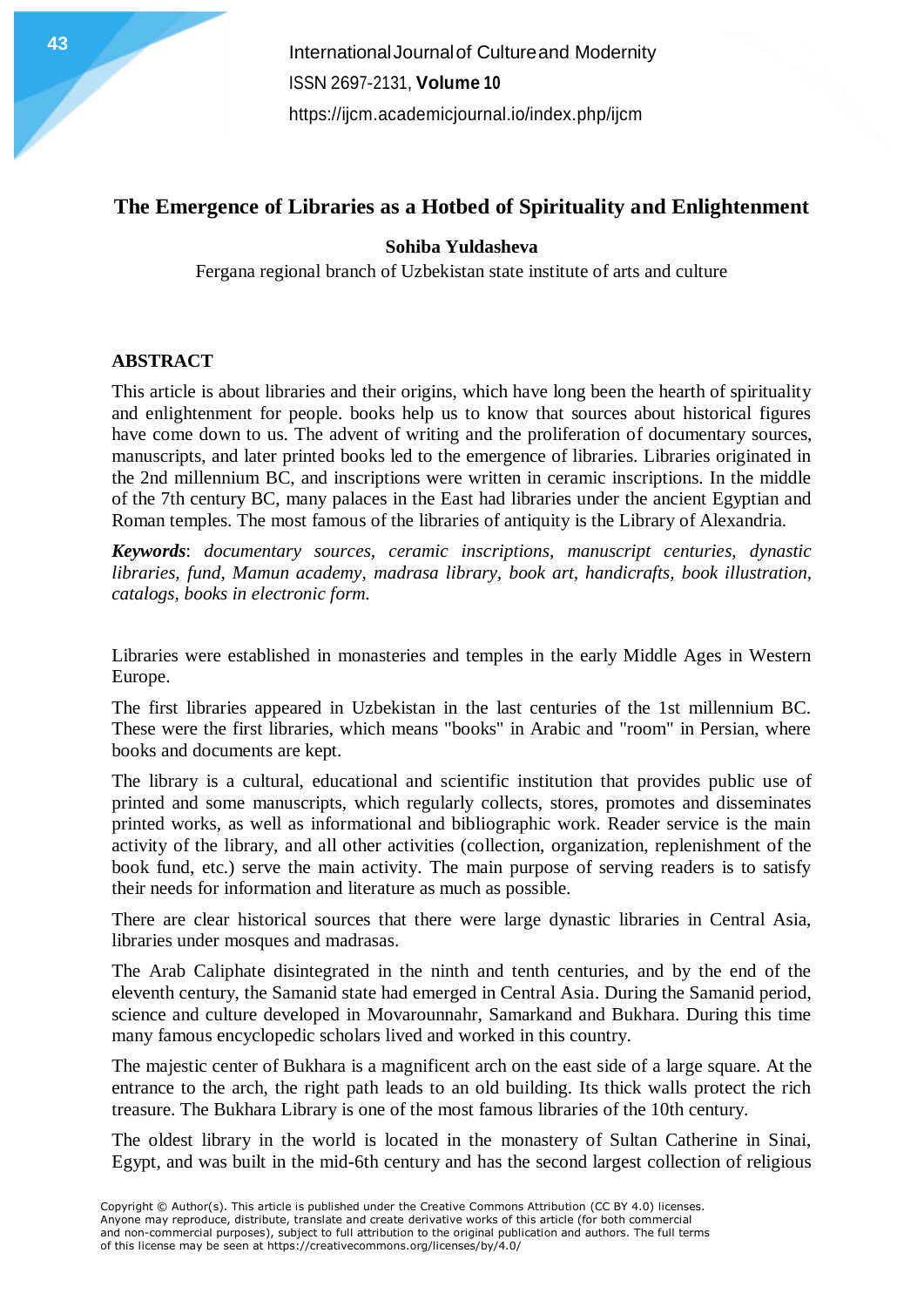manuals and books in the world after the Vatican. Only monks and scholars are allowed to use this library.

At that time, the Bukhara library had a very rich fund and was the political and cultural center of Central Asia. The library in Bukhara is located in the Emir's palace and the books are kept in science boxes. Only with the permission of Amir Nuh ibn Mansur could a reader enter it. Inside the library, books were stacked in rows, and each box contained a list of available books.

Medical books include the works of Hippocrates, an ancient Greek physician, Diskuridus (Pedanius Dioscorides), a 1st century physician in Malaysia, Jolinus (Claudius Galen), a 2nd century Roman physician, Archigen, Trojan Rufus, a second-century Roman physician; preserved. In addition, Abu Bakr Muhammad ibn Zakariyya al-Razi (865-925), Ibn Musawah, a court physician of the Abbasid dynasty, Isa ibn Ali of Baghdad (9th century), Isa ibn Yahya (9th century), Indian physician Charak Hindi (1st century) , Were the works of the Jewish physicians Basrali Ibn Mosarjovayh (ninth century) and others.

Other chests contain philosophical books, including originals of Aristotle's works, their Arabic translations, and Arabic translations of Greek philosophers by Hussein bin Ishaq; The works of the philosophers Abu Yusuf Yaqub bin Ishaq al-Kindi, Abu Nasr al-Farabi and other thinkers who wrote in Arabic have been preserved.

Bukhara, the Samanid capital, had many libraries and book markets.

Large dynastic libraries also existed in Khorezm. Libraries were built in Urgench during the reign of Khorezmshahs, Mamuns and Anushtagens. The collection of books in the library of Mamun ibn Ma'mun, the king of Khorezm, began long before the arrival of the Arabs. King Ma'mun entrusted the management of this library to the famous literary critic and historian al-Solibi.

The king of Khorezm, Mamun II, organized the Mamun Academy, which brought together many scholars. In 1010, like all Khorezmian scholars, Beruni began to work here, and here he met Abu Ali ibn Sina. They work together for a long time. Khorezm was inhabited by many scientists, and in the XI-XII centuries the conditions for scientists to work in this country were good. Fakhriddin al-Riyazi stated this in his encyclopedic collection of sciences.

Religions, especially Islam, play an important role in the creation of libraries. Initially, the verses of the Qur'an were gradually published in popular books.

Another Khorezm library is the Shahobuddin library in Khiva. "There was no such library before or since, because the collection of manuscripts in it was not inferior to the library in Merv," Nasafy said.

"During the Ghaznavid period, the libraries of large cities such as Khorezm, Hamadan, and Isfahan became the center of attraction for all talented and educated people in Khorasan," writes the great scholar A.A. Semyonov.

On the eve of the Mongol invasion, Merv had ten large libraries, and the library of the Aziziya Madrasa alone contained about 12,000 volumes of books. At the beginning of the 11th century, Mahmud Ghaznavi built a madrasah in Ghazni.

In countries with rich libraries, science and culture have long been well developed, with great scholars and celebrities. As much as his teacher Aristotle helped Alexander the Great to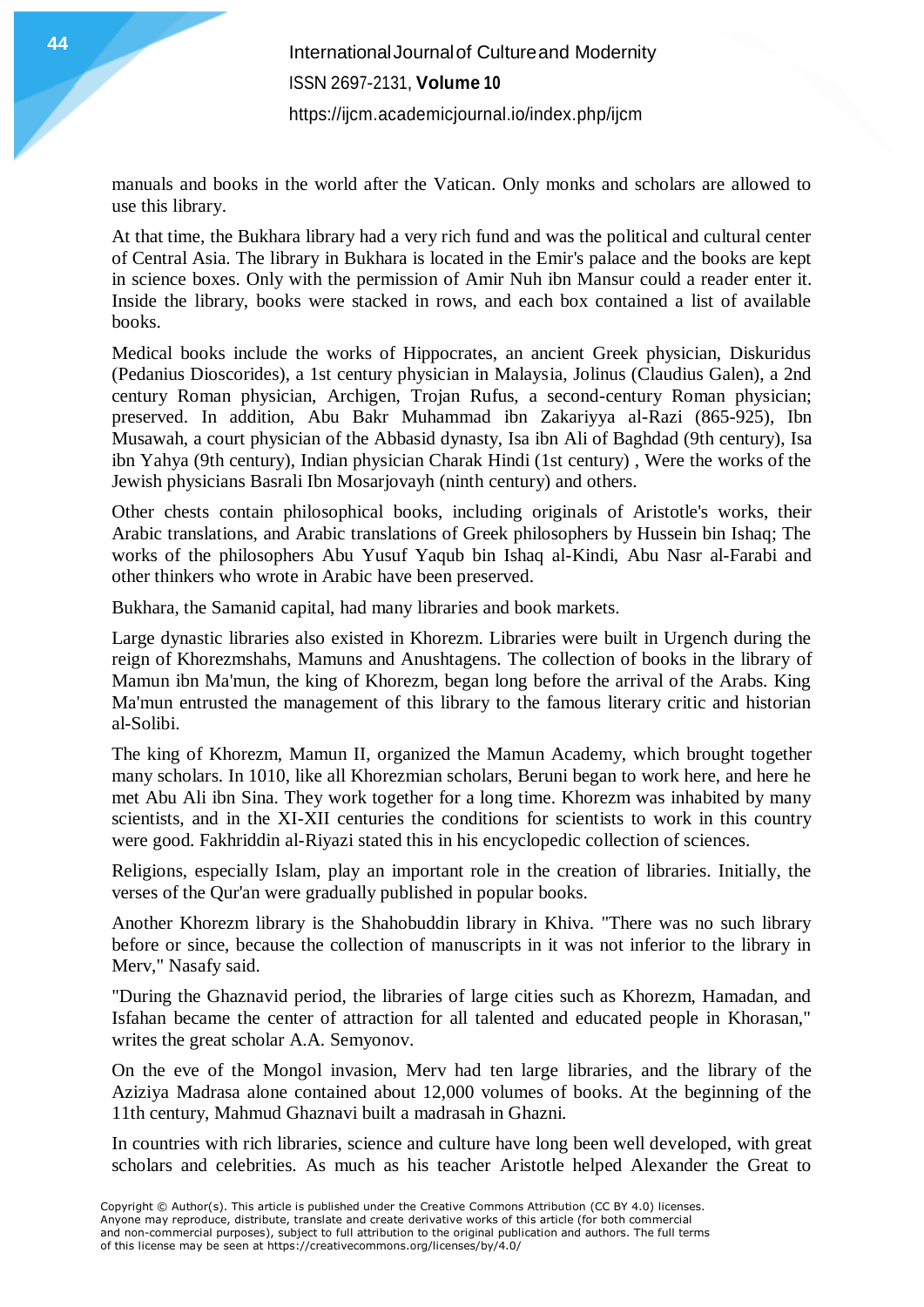become a warrior, so did Alexander, the disciple who sent him books from the conquered lands to help Aristotle, who knew the secrets of the world in Rome, reach the level of wisdom. Bukhara was a world-famous library until the time of Ibn Sina, and we know from history that this library was set on fire later. One of the two treasures of the great master was the library.

Hazrat Alisher Navoi ushered in a unique period in the history of book art. With his direct help, dozens of talented calligraphers, such as Behzod, Sultan Ali Mashhadi, and King Muzaffar, emerged. Our great ancestors not only created books, but also set an example in their care.

We know from ancient sources that the history, culture, science and art of Central Asia played an important role in world civilization. In our country, great attention is paid to cultural heritage. The library is a means of communication that transmits spiritual riches from generation to generation. Libraries of manuscripts existed in Uzbekistan long before the arrival of the Arabs.

In short, the peoples of Central Asia have long used libraries as a source of enlightenment, and among them have grown world-renowned scientists and fuzalas.

"The development of high spiritual qualities in society, the formation of national ideology, educating young people in the spirit of our rich cultural heritage, respect for our historical traditions, universal values, love for the motherland, devotion to the ideas of independence is a decisive factor in all reforms in our country." In the Decree of the President of Uzbekistan "On further improving the activities and increasing the efficiency of the public center" Manaviyat - Marifat ".

In fact, it is impossible to accomplish these tasks without libraries.

By the 7th-9th centuries, classical Arabic book culture had taken shape. In the tenth century, the form of oral instruction from teacher to student began to decline. The role of the book as an independent learning tool has increased. Central Asian Arabic literature consisted mainly of manuscripts, and the only way to preserve the book tradition was to copy the book. Manuscripts are the product of long and hard work, which requires special knowledge, and under the hands of a craftsman, it reaches the level of a work of art. Samarkand began to produce paper, which is popular in the East. The paper was flat, soft, shiny, and ivory in color. It was popular and expensive in Renaissance Europe. At the end of the copying of the book, the artwork was done. Book illustrations appeared in the 11th century. The books are mostly copied by students in an amateur and professional way. During their education, they were literate, reading, interpreting, memorizing, and forcibly copying textbooks. This has led to an increase in the number of books in the Muslim world. The collection and development of Arabic literature is directly related to the development of writing and the increase in the number of copies of some works. During the Middle Ages, libraries flourished and opportunities for science and the arts expanded. The natural sciences and the humanities developed and the level of culture increased. Especially during the Samanids and Timurids, librarianship developed. The palace libraries were a treasure trove of science, containing books on religion, mathematics, astronomy, history, law, and geography. Great scholars and poets created in the Samanid state. During this period, Ibn Sina spent his youth, Rudaki and Daqiqi, Ferdowsi and Narshahi. Narshakhi wrote the only work "History of Bukhara". It was an encyclopedia of the history of a city that was the economic and cultural center of Central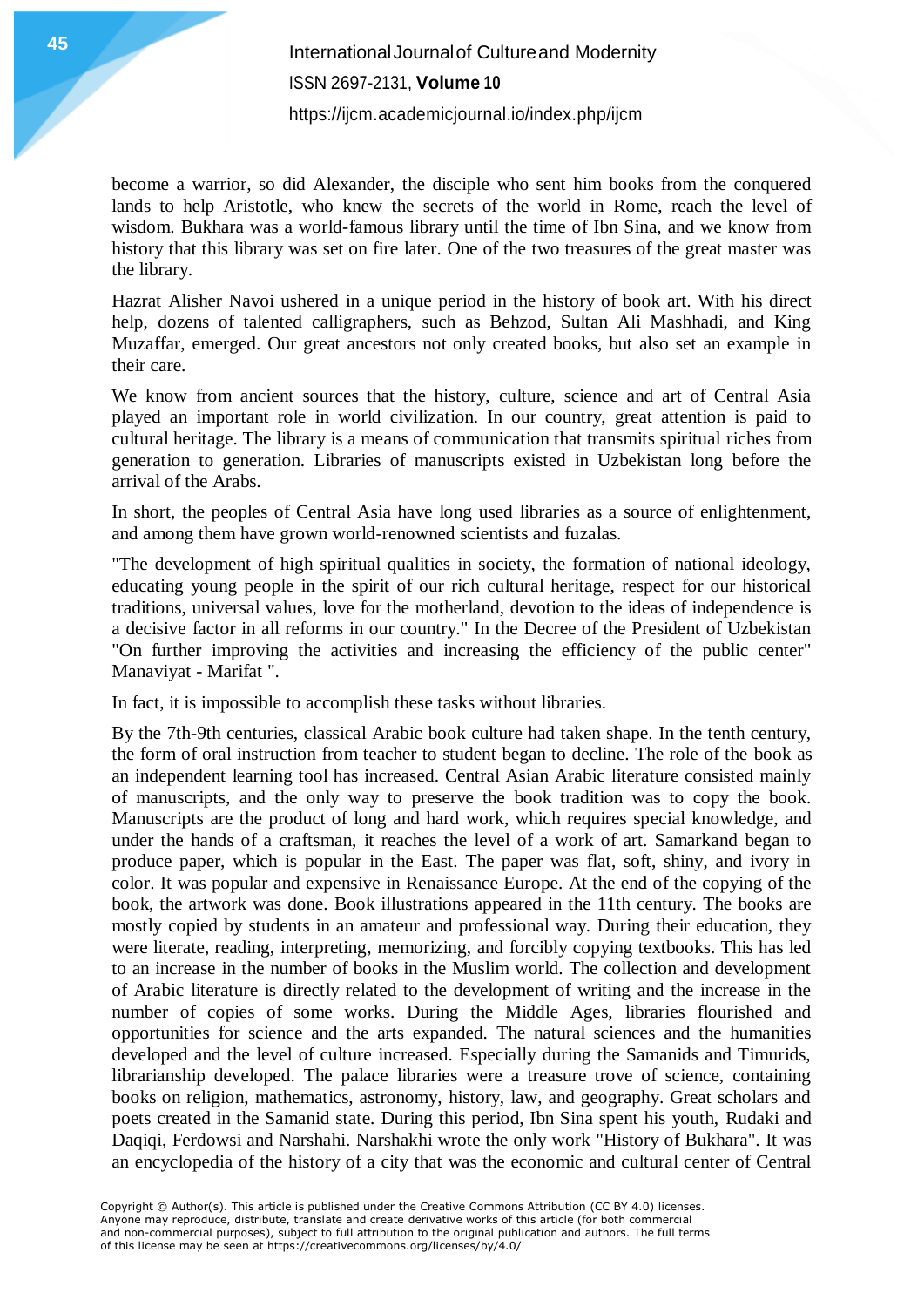# **International Journal of Cultureand Modernity** ISSN 2697-2131, **Volume 10** <https://ijcm.academicjournal.io/index.php/ijcm>

Asia. Ibn Sina used the library in the palace of the Samanid emir Noah ibn Mansur. "I went into a library with several rooms, and each room had boxes full of books," he wrote. In one room there were Arabic books and poems, in another there were books on law, and in each room there were books on a particular field of knowledge. I looked through the list of publications and asked for the books I needed. " This provides information about the order of placement of books in medieval libraries, the elements of bibliographic activity, especially the cataloging of a particular book storage room. In the center of each room was a beautiful box with lists that allowed you to use the fund and take them into account. The books are organized and carefully stored. Libraries in each period, according to the content and nature of work, until the X century "Bayt ul-Hikmat" ("House of Wisdom"), in the X century "Dar ul-ilm" ("House of Science"), from the XI century schools, madrasas, mosques, mausoleums, joined together with obser- vators, were called combined libraries.

In many Central Asian cities, there are several libraries at once. There was a need for bibliographic inventory and accounting of literature available in the major libraries of the Middle East. For this purpose, a list of books in the field of knowledge, similar to the current catalogs, has been compiled. The historical-hierarchical principle was used in the systematization and placement of literature in the Muslim world, in the compilation of their catalogs, and in the first bibliographic works. It is determined by the order in which the sciences are historically branched and how they are evaluated in medieval society. For example, in the catalog of Sabur bin Arshid, which came to us as the first source, the thematic sections are given in the following order: List of types of the Qur'an, interpretations of the Qur'an and various methods of its recitation, worship, prayer, inheritance schools of law, divinity, debates, books of the generations of the prophets and books about them, genealogy, philology, proverbs, grammar, etymology, legends, poetry collections, anecdotes, history, letters, medicine , astronomy, philosophy, geometry, etc.

The book trade also flourished due to the rich libraries in the palaces, mosques and madrasas of Khorezm, Bukhara and Samarkand. Book markets have become a meeting place for scholars and writers, a place for dialogue, during which interesting debates, literary and scientific discussions took place. However, with the advent of the bibliography of book sales, there were few opportunities for book advertising, and the sellers themselves were engaged in advertising. Ibn Sina writes in Tarjimayi Hal that when he was in the Bukhara book market in search of the literature he needed, he heard a bookseller praising his product (i.e., books) aloud. One of the traditions of the book market was to hold discussions and debates on various issues in the field of literature, religion and book-loving. In 997, Ibn Sina received permission to use the library of the Bukhara Khanate. The list used by Ibn Sina was the oldest bibliographic source in Central Asia - the catalog of the library of the Samanid dynasty.

The medieval tradition of book trade in our country lasted for several hundred years. The modern version of the concept of book trade bibliography appeared abroad in the late 19th and early 20th centuries. In 1897, the well-known Samarkand archaeologist and orientalist VL Vyatkin first reported on the Bukhara book market in the Turkestshskie Vedomosti newspaper. The covers of books published at that time began to contain information about the books available in bookstores and the books being prepared for publication. Another type of bibliographic manual is distributed under the name fixrist, which was created at the time of transfer to foundation libraries as a property to be considered.

In the tenth and eleventh centuries, science and literature in Arabic, Persian, and Turkish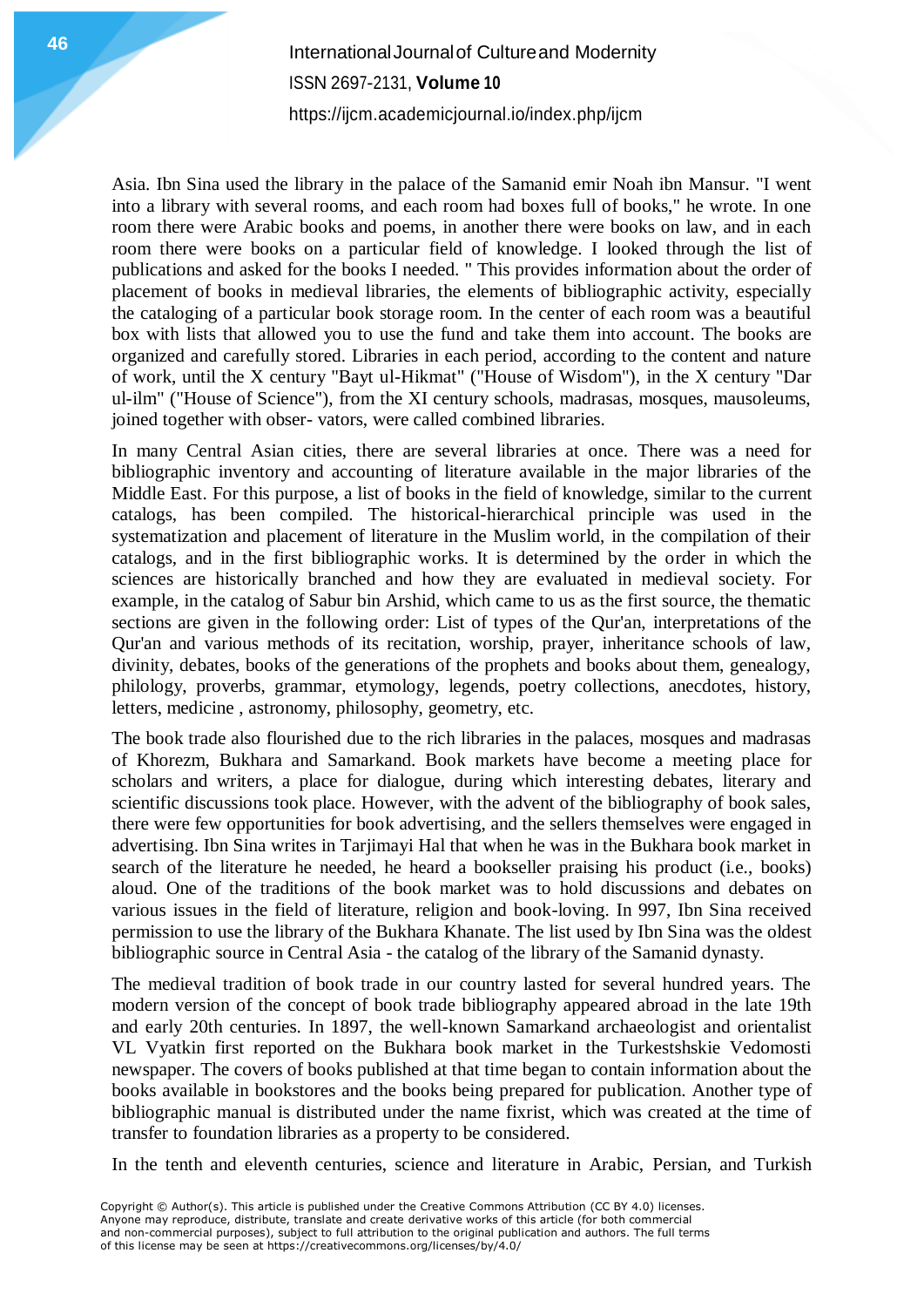## **International Journal of Cultureand Modernity** ISSN 2697-2131, **Volume 10** <https://ijcm.academicjournal.io/index.php/ijcm>

reached a certain height. During this period, the classic genres of scientific and fiction literature developed, new types of manuscripts were formed, which helped to meet the spiritual needs of Eastern enlighteners and scholars and to develop intellectual activity. These included various universal encyclopedias, biobibliographic dictionaries, literary anthologies, and historical and scientific works. They, of course, had some bibliographic information. At the same time, autobiographical information about Arab and Iranian scientists, philosophers, historians, philologists, geographers, and doctors was collected. They list the authors and their work. The most famous traveler Ibn Yaqut's Irshad al-Arab contains information about 1,040 scholars. The most famous biobibliographic work of that period was Ibn al-Nadim's Kitab al-fixrist. It provides information on the Arabic language and literature up to the 10th century. This work is valuable because it provides information about thousands of works of the Arabic script of the I-III centuries, as well as unsaved manuscripts. Such works, which are as informative as they are today, contain historical works, are filled with historical sources, and have a natural-scientific character, and are called tazkira or biobibliographic dictionaries.

Book lovers Ashurbanipal created a large part of his library by taking works from Babylon and other areas he conquered. Archaeologists stumbled upon the ruins of this library in the mid-19th century, and much of it is now housed in the British Museum in London. Interestingly, even though Ashurbanipal received many nail pills through robbery, he seems to have been particularly concerned about the thefts. If someone decides to steal the tablets, the gods will "snatch" him and "erase his name, his seed from the earth". Library of Alexandria 323 BC after the death of Alexander the Great. e. Egypt was ruled by its former general, Ptolemy I Soter, who wanted to establish a training center in Alexandria. The result was the Library of Alexandria, which later became the intellectual ornament of the ancient world. Little is known about the physical structure of the place, but the library contains more than 500,000 papyrus inscriptions, works of history, law, mathematics, and natural sciences, as well as texts from the peak of development. The library and its associated research institute attracted scholars from across the Mediterranean. Most of them lived and researched in the area and were awarded state scholarships when they copied its contents. At various times Strabo, Euclid, and Archimedes were among the scholars of this library.

It is known that libraries have long been a source of spirituality and enlightenment for people. The human race has always aspired to books. In ancient times, libraries were an integral part of society. Thanks to libraries, ancient manuscripts, printed books, sources about historical figures have come down to us. The advent of writing and documentary sources led to the proliferation of manuscripts and printed books.

Libraries date back to the 2nd millennium BC. The book is the second invention created by mankind. Over the years, the book's form, quality, decoration, appearance and production have improved. Later, in the IV century AD, manuscripts with covers appeared. By the 15th century, the manuscript had been published as a book for centuries. By the end of the twentieth century, books in electronic form appeared. Ancient libraries serve as a source of information for modern libraries, and their importance in our time is enormous.

#### **References**

1. Yunusov, G., Juraev, I., & Ahmedov, R. (2020). A LOOK AT THE REGIONAL SEASONAL FOLKLORE AND THEIR ORIGIN. THE ROLE AND IMPORTANCE OF FOLKLORE IN THE DEVELOPMENT OF DANCE ART. European Journal of Arts,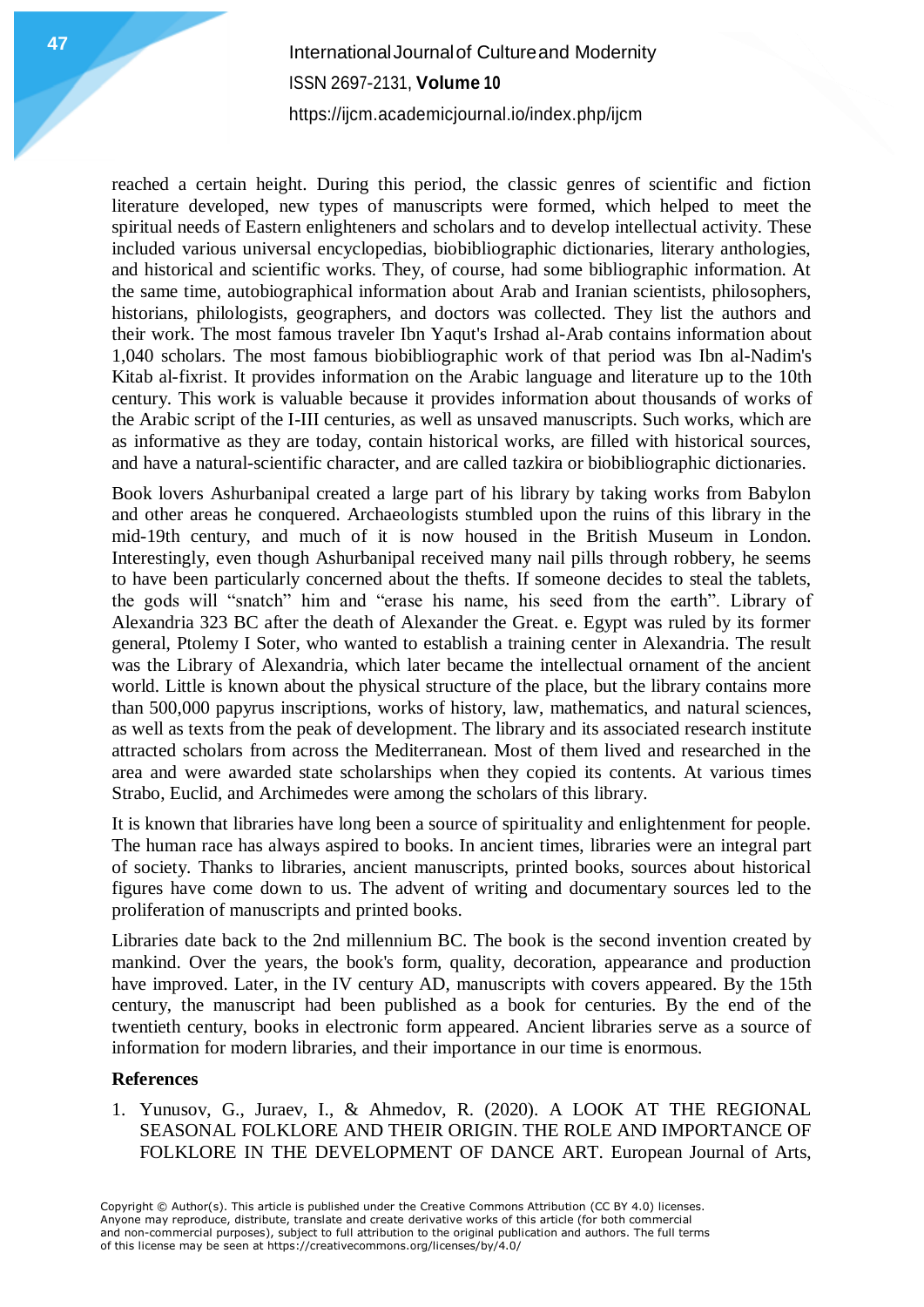(1), 121-124.

- 2. Yunusov, G., Ahmedov, R., Jurayev, I., & Yuldasheva, S. (2021). A Look At The Folklore of Fergana Valley or History of A Song in The Series of Tanovar. Annals of the Romanian Society for Cell Biology, 25(6), 2225-2232.
- 3. Talaboev, A., Akbarov, T., & Haydarov, A. The European Journal of Arts, Issue 1/2020.
- 4. Boltaboeva, U., Abdunazarov, Z., & Usmonov, S. (2021). The balance of language and speech in the Uzbek theater. ASIAN JOURNAL OF MULTIDIMENSIONAL RESEARCH, 10(4), 788-792.
- 5. Абдуназаров, З. (2021). ИЖОДИЙ СИНТЕЗ ЖАРАЁНЛАРИНИ ТАШКИЛ ЭТИШДА РЕЖИССЁРНИНГ РОЛИ. Oriental Art and Culture, (6).
- 6. Haydarov, A., Akbarov, T., & Abdunazarov, Z. (2020). High purpose and leading action. ACADEMICIA: AN INTERNATIONAL MULTIDISCIPLINARY RESEARCH JOURNAL, 10(12), 609-615.
- 7. Akbarova, M., Tursunova, G., & Abdunazarov, Z. (2020). Pedagogical aproaches to the formation of musical literacy of students in the sytem of Higher Education. European Journal of Arts, (1), 125-128.
- 8. Абдуназаров, З. (2020). Тимсоллар сиймосини яратиш. Oriental Art and Culture, (III), 146-150.
- 9. Абдуназаров, З. (2020). Миллий ўйинларимиз иштирокида ёш актёрларни тасаввури ва диққатини чархлаш. Oriental Art and Culture, (III), 134-138.
- 10. Akbarova, M., Tursunova, G., & Abdunazarov, Z. (2020). Pedagogical aproaches to the formation of musical literacy of students in the sytem of Higher Education. European Journal of Arts, (1), 125-128.
- 11. Болтабоева, У. (2020). ҚЎҒИРЧОҚ ТЕАТРИ ГУРУҲЛАРИДА САҲНАВИЙ НУТҚНИНГ АҲАМИЯТИ. Oriental Art and Culture, 1(5), 85-92.
- 12. Boltaboeva, U., Gofurova, B., Pulatov, R., & Mamatkulov, B. (2020). Methods of improving the young actors speech. ACADEMICIA: AN INTERNATIONAL MULTIDISCIPLINARY RESEARCH JOURNAL, 10(12), 1114-1123.
- 13. Болтабоева, У. (2021). МУСИҚАЛИ ДРАМА ТЕАТРЛАРИНИНГ РИВОЖЛАНИШИДА ТАРИХИЙ АСАРЛАРНИНГ РОЛИ. Oriental Art and Culture, (6).
- 14. Эргашев, К., & Болтабоева, У. (2021). УЧИНЧИ РЕНЕССАНС ЁШЛАР НИГОҲИДА. Oriental Art and Culture, (6).
- 15. Болтабоева, У. (2021). ЎЗБЕК ТЕАТРИ САҲНАЛАРИДА ТИЛ ВА НУТҚ МУТАНОСИБЛИГИ. Oriental Art and Culture, (7), 171-180.
- 16. Boltaboeva, U., Abdunazarov, Z., & Usmonov, S. (2021). The balance of language and speech in the Uzbek theater. ASIAN JOURNAL OF MULTIDIMENSIONAL RESEARCH, 10(4), 788-792.
- 17. Usmonov, S., Boltaboeva, U., & Akbarov, T. (2021). Principles of working on a monologue with future actors. Asian Journal Of Multidimensional Research, 10(6), 28-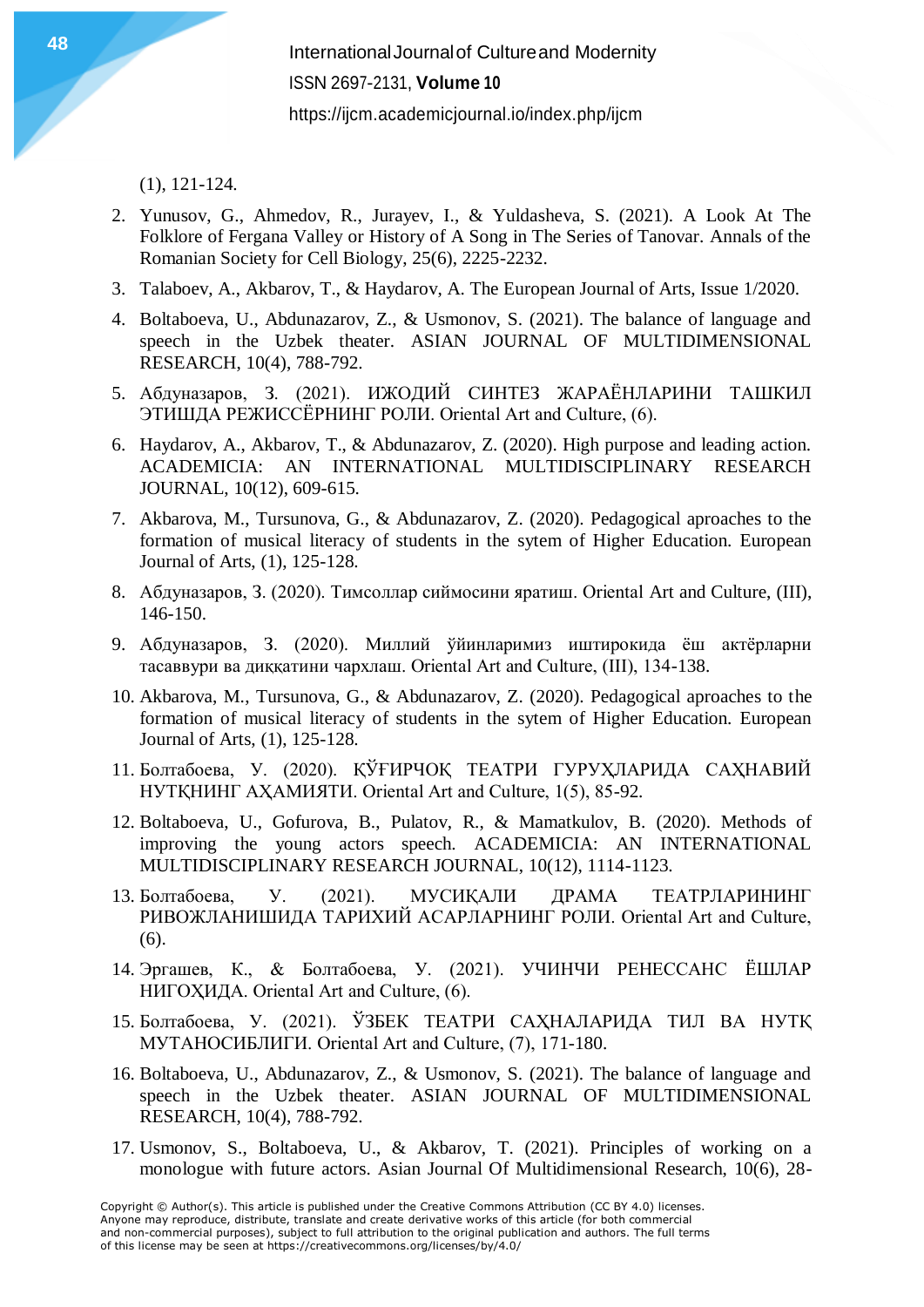38.

- 18. Boltaboeva, U., Usmonov, S., & Akbarov, T. (2021). A Look at Askia Art. Annals of the Romanian Society for Cell Biology, 25(6), 2277-2284.
- 19. Usmonov, S., Boltaboeva, U., Rahmonova, N., & Akbarov, T. (2021). Pedagogical Approaches To Educating Future Actors. The American Journal of Interdisciplinary Innovations Research, 3(05), 85-90.
- 20. Болтабоева, У. (2019). Ижодкор шахс-актёрни тарбиялашда жонли сўзнинг ўрни. Oriental Art and Culture, (IV (1)), 37-39.
- 21. Раҳматуллаева, Ш., Болтабоева, У., & Каримов, Б. (2019). Фольклор санъати ва халқ достонлари: кеча ва бугун. Oriental Art and Culture, (IV (1)), 46-49.
- 22. Boltaboeva, U., Andunazarov, Z., & Tursunova, G. (2020). Importance of tongue twisters and proverbs in overcoming speech defects. Journal of Advanced Research in Dynamical and Control Systems, 12(2), 2902-2905.
- 23. Болтабоева, У. (2020). Нутқ санъатининг ўзига хос хусусиятлари: муаммо ва ечимлар. Oriental Art and Culture, (I (2)), 26-32.
- 24. Boltaboeva, U. (2019). Using Oral Folk Art Methods in Improving Speech Technology. Eastern European Scientific Journal, (1).
- 25. Boltaboeva, U., Sh, U., & Rahmonova, N. (2019). Creative person-the role of live word in educating an actor. European Journal of Arts, (3).
- 26. Boltaboyeva, U., Rakhmonova, N., & Usmonov, S. (2020). Characteristics of speech Art: problems and solutions. ACADEMICIA: An International Multidisciplinary Research Journal, 10(4), 559-567.
- 27. Tursunova, G., & Karimov, B. (2020). Factors that should be considered in musical theater actors education. ACADEMICIA: An International Multidisciplinary Research Journal, 10(11), 57-61.
- 28. Tursunova, G. (2021). BALET RAQS SAN'ATINING O'RNI VA TARIXIY TARAQQIYOTI. Oriental Art and Culture, (6).
- 29. Tursunova, G., & Karimov, B. (2020). PEARLS OF UZBEK NATIONAL DANCE. International Engineering Journal For Research & Development, 5(Conference), 4-4.
- 30. Yunusov, G. X., Juraev, I., & Ahmedov, R. The European Journal of Arts, Issue 1/2020.
- 31. Yunusov, G., Ahmedov, R., Jurayev, I., & Yuldasheva, S. (2021). A Look At The Folklore of Fergana Valley or History of A Song in The Series of Tanovar. Annals of the Romanian Society for Cell Biology, 25(6), 2225-2232.
- 32. Yunusov, G., Juraev, I., & Ahmedov, R. (2020). A LOOK AT THE REGIONAL SEASONAL FOLKLORE AND THEIR ORIGIN. THE ROLE AND IMPORTANCE OF FOLKLORE IN THE DEVELOPMENT OF DANCE ART. European Journal of Arts, (1), 121-124.
- 33. Юлдашева, С. Н. (2020). СОЦИОЛОГИЧЕСКОЕ ИССЛЕДОВАНИЕ ЧИТАТЕЛЬСКОЙ АУДИТОРИИ. ТИПОЛОГИЯ ЧИТАТЕЛЕЙ. Oriental Art and Culture, (V).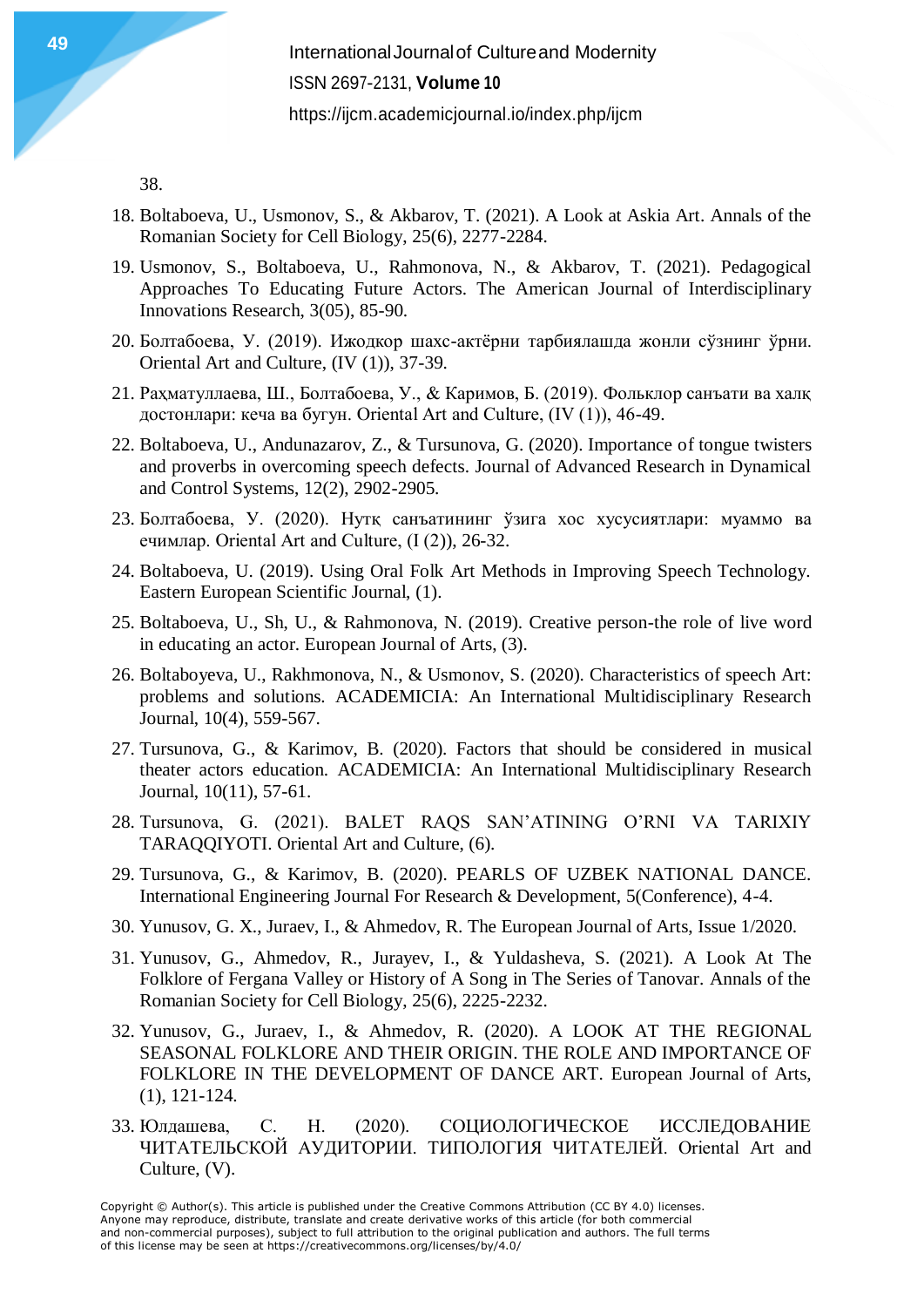- 34. Sohibaxon, Y. (2021). O'ZBEKISTONDA KUTUBXONACHILIK SOHASINING RIVOJI. Oriental Art and Culture, (7), 260-268.
- 35. Yunusov, G., Ahmedov, R., Jurayev, I., & Yuldasheva, S. (2021). A Look At The Folklore of Fergana Valley or History of A Song in The Series of Tanovar. Annals of the Romanian Society for Cell Biology, 25(6), 2225-2232.
- 36. Yuldasheva, S., Habibjonov, I., & Haydarov, A. (2020). Librarianship in the formation of book reading. Journal of Advanced Research in Dynamical and Control Systems, 12(2), 2925-2927.
- 37. Юлдашева, С. (2019). Китоб мутолаасини шакиллантиришда кутубхоначилик фаолияти. Oriental Art and Culture, (IV (1)), 59-62.
- 38. Yunusov, G., Ahmedov, R., Jurayev, I., & Yuldasheva, S. (2021). A Look At The Folklore of Fergana Valley or History of A Song in The Series of Tanovar. Annals of the Romanian Society for Cell Biology, 25(6), 2225-2232.
- 39. Yuldasheva, S., & Madumarova, M. (2020). TASKS AND CONTENT OF BIBLIOGRAPHIC WORKS. European Journal of Arts, (1), 148-152.
- 40. Yunusov, G. X., Juraev, I., & Ahmedov, R. The European Journal of Arts, Issue 1/2020.
- 41. GofirjonYunusov, R. A., Jurayev, I., & Yuldasheva, S. (2021). A Look at the Folklore of Fergana Valleyor History of a Song in the Series of Tanovar. Annals of the Romanian Society for Cell Biology, 25(6), 2822-2827.
- 42. Yunusov, G., Juraev, I., & Ahmedov, R. (2020). A LOOK AT THE REGIONAL SEASONAL FOLKLORE AND THEIR ORIGIN. THE ROLE AND IMPORTANCE OF FOLKLORE IN THE DEVELOPMENT OF DANCE ART. European Journal of Arts, (1), 121-124.
- 43. Talaboyev, A., Yunusov, G., & Ahmedov, R. (2020). Local methods of traditional singing. Journal of Advanced Research in Dynamical and Control Systems, 12(2), 2916- 2920.
- 44. Yunusov, G., Ahmedov, R., Jurayev, I., & Yuldasheva, S. (2021). A Look At The Folklore of Fergana Valley or History of A Song in The Series of Tanovar. Annals of the Romanian Society for Cell Biology, 25(6), 2225-2232.
- 45. Yunusov, G., Juraev, I., & Ahmedov, R. (2020). A LOOK AT THE REGIONAL SEASONAL FOLKLORE AND THEIR ORIGIN. THE ROLE AND IMPORTANCE OF FOLKLORE IN THE DEVELOPMENT OF DANCE ART. European Journal of Arts, (1), 121-124.
- 46. Usmonov, S., & Talaboyev, A. (2021). Work of the director with an artist. ACADEMICIA: An International Multidisciplinary Research Journal, 11(3), 2407-2410.
- 47. Талабоев, А. (2019). Мақом санъатида сўзнинг ўрни. Oriental Art and Culture, (IV (1)), 25-28.
- 48. Talaboev, A., Akbarov, T., & Haydarov, A. (2020). SONG PERFORMING IN TRADITIONAL PERFORMING ARTS: PAST AND PRESENT TIM. European Journal of Arts, (1), 85-88.